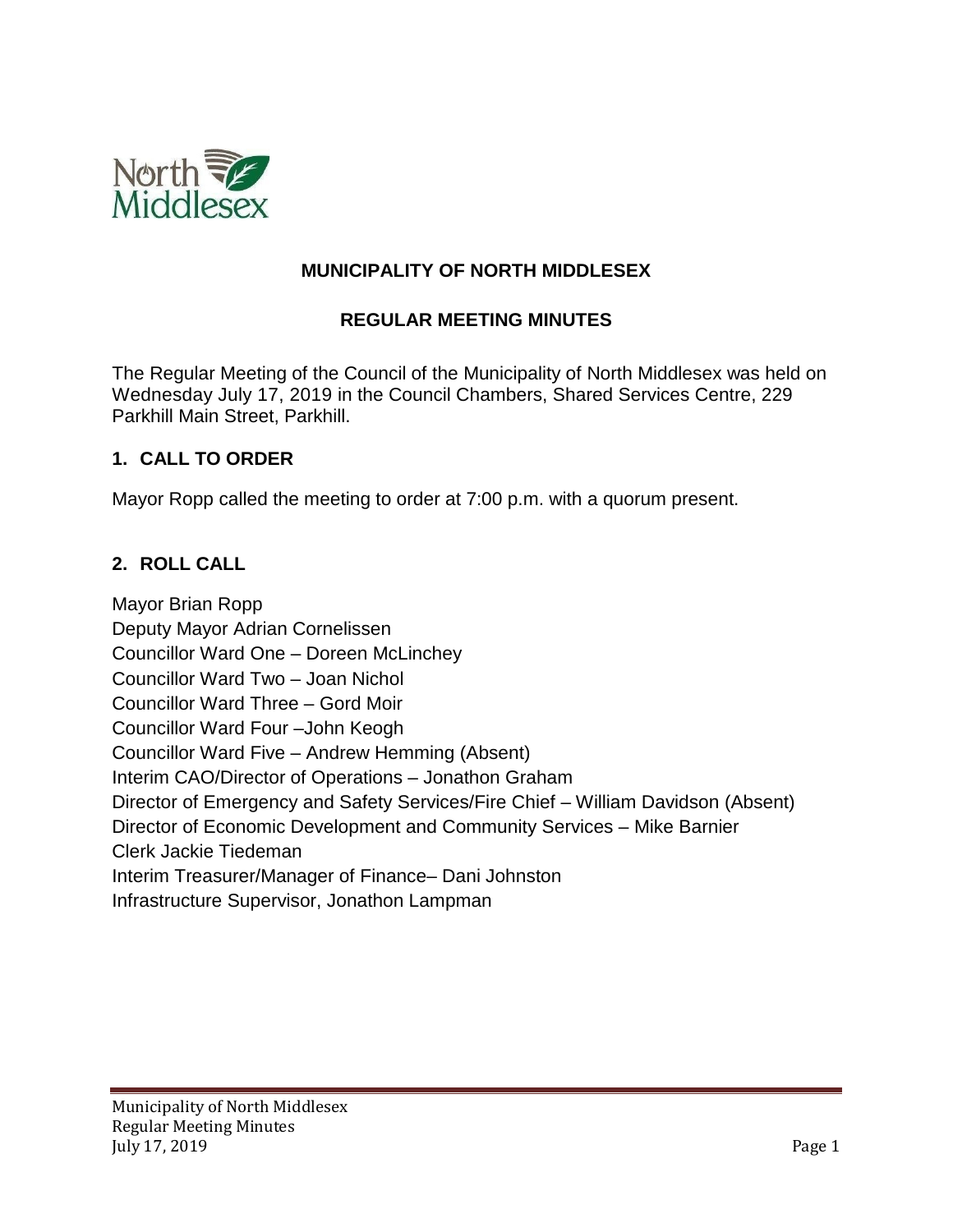## **DISCLOSURE OF PECUNIARY INTEREST**

Deputy Mayor Cornelissen provided a written declaration of indirect interest pertaining to agenda Item 5 – Public Meeting for ZBA at 1733 Mark Settlement Dr. During this portion of the meeting Deputy Mayor Cornelissen left the chambers.

### **3. MINUTES OF PREVIOUS MEETINGS**

#### **MOTION #167/2019**

**MOIR/NICHOL**: That the June 19 Regular Meeting Minutes be approved as presented.

CARRIED

### **4. DELEGATIONS**

7:25 p.m. - Mike Watson and Paige Sowerby from Davis Martindale, Auditors attended Council to present the draft 2018 Consolidated Financial Statements and Draft Schedule of Surplus.

An amended schedule of surplus was provided at the meeting. The amendment was related to the breakdown of the general surplus amongst General, Water and Sewer accordingly. The overall surplus for 2018 is \$1,964,856.21. It was clarified that the surplus is not solely generated by the tax levy but rather through a variety of sources including: water rates, sewer rates, municipal drains, allocation to reserves through the budget process and investment in capital assets. The disbursement of the general reserve surplus will need to be considered by council through a report by the Treasurer.

Mr. Watson noted that the outstanding taxes receivable should be reviewed by staff and appropriate methods of collection should be continually imposed to minimize the amount. The overall assessment for North Middlesex has increased which is positive for ongoing capital and operational needs. The municipal drain program continues to show positive results meaning that work being undertaken in the year is being invoiced in the same year which minimizes the decrease in cash flow for the municipality. It was noted that the capital projects for 2018 were not all completed therefore actuals are lower than budgeted. Another recommendation related to the need for an updated landfill closure plan.

Overall, Mr. Watson commended staff and council on a successful 2018 audit.

# **MOTION #168/2019**

**MCLINCHEY/KEOGH**: That Council accept the 2018 Financial Statements, as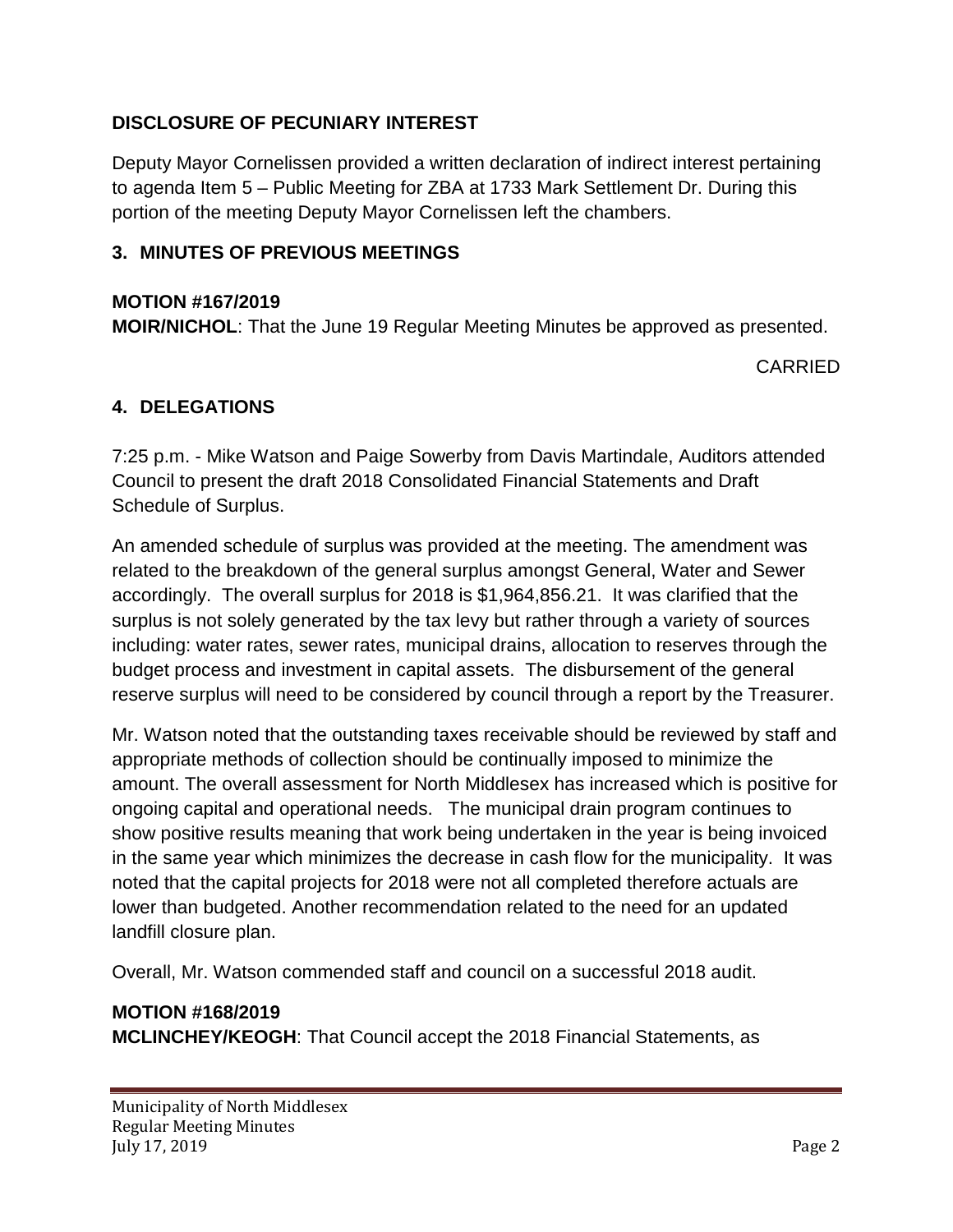presented, subject to the final allocation of the remaining surplus; and that the Treasurer prepare a report to show allocation of this surplus

CARRIED

# **5. PUBLIC MEETING**

7:00 p.m. Meeting to Consider – Kennes Drain No.2

Infrastructure Supervisor, Jonathon Lampman, presented his report regarding this drain. A final engineers report dated May 30, 2019 was received by staff and applicable notices to sent landowners on June 14, 2019 providing opportunity to attend this meeting.

There were no questions or comments from landowners or council and therefore the following recommendation was brought forward

### **MOTION #169/2019**

**CORNELISSEN/KEOGH**: That Council accepts the Final Report for the Kennes Drain No. 2 dated May 30, 2019 prepared by R. Dobbin Engineering Inc; and

That Council gives two (2) readings for a Provisional By-law as Section 45 (1) of the Drainage Act, R.S.O. 1990.

CARRIED

7:05 p.m. Committee of Adjustment and Public Meetings for Planning Applications

### **MOTION #170/2019**

**MCLINCHEY/KEOGH**: That Regular Meeting adjourn to Committee of Adjustment at 7:05 p.m.

### CARRIED

See separate minutes for this portion of the agenda and Regular Meeting resumed at 7:25 p.m.

## **6. DEPARTMENTAL REPORTS**

a.DEFERRED – Report from Infrastructure Supervisor, Jonathan Lampman – Kennes Drain No. 1 Tender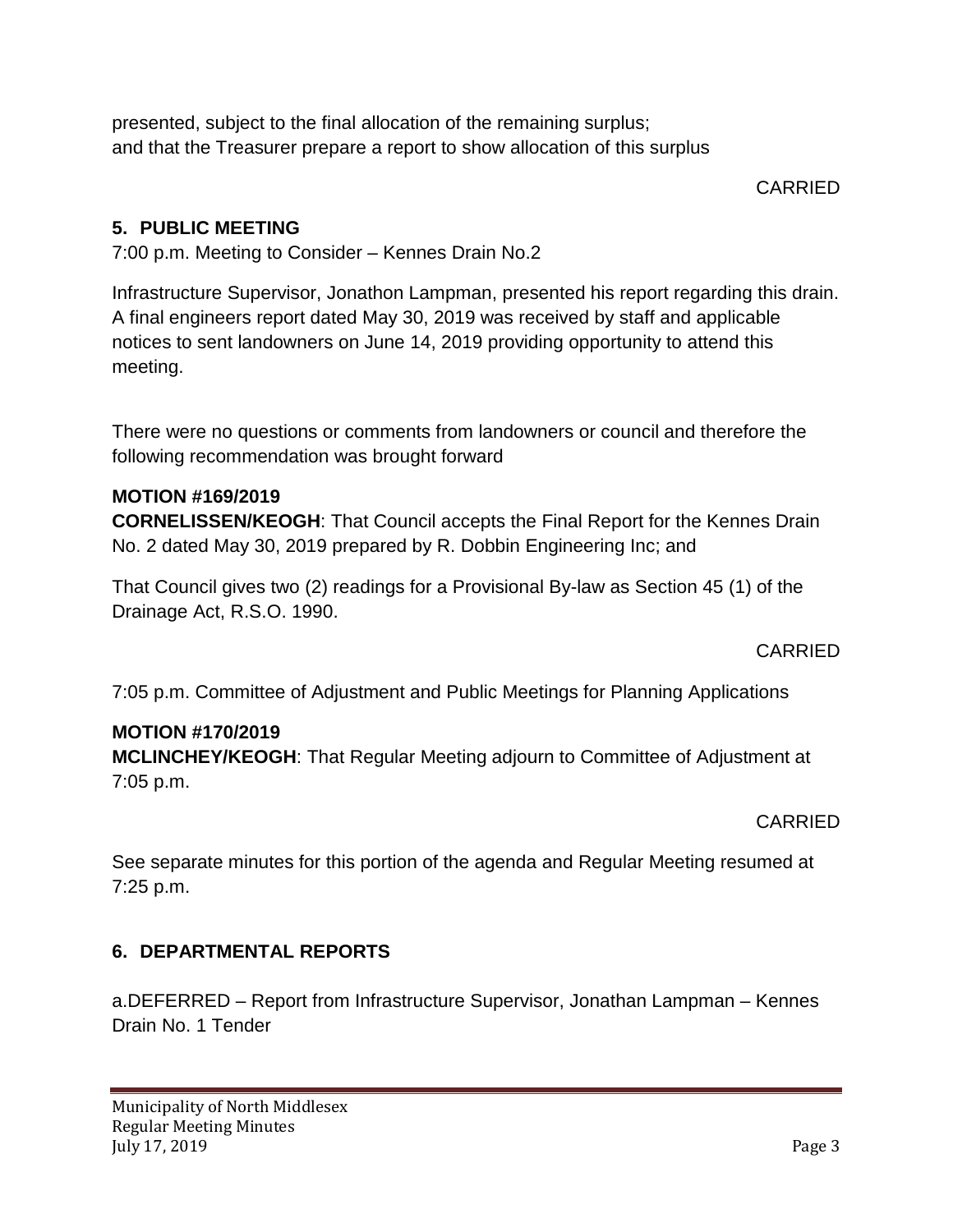Mr. Lampman advised that the landowners who petitioned the drain were contacted at council's direction to advise that the engineer's report is lower than the contractor's tender amount. It was confirmed that the landowners wished to move forward with the construction.

# **MOTION #171/2019**

**MOIR/KEOGH**: Be it resolved that Robinson Farm Drainage Ltd. Be awarded the construction of the Kennes Drain No. 1 tender in the amount of \$100,599.38 (including HST).

CARRIED

b. Report from Infrastructure Supervisor, Jonathon Lampman – Tender Results of Water Rate Study

Mr. Lampman explained the process of the RFP and advised of the overage of the budgeted amount. As well, the firm of Watson and Associates including Dillion Engineering in their proposal due to the extensive knowledge they have of the municipality's water, wastewater and storm sewers to aid the firm in conditioning and functionally assessing the municipal assets. The overage could be accommodated through reserves.

## **MOTION #172/2019**

**CORNELISSEN/MCLINCHEY**: Be it resolved that Watson & Associates in conjunction with Dillon Engineering be awarded the consulting services for the 2019 Water Rate Study in the amount of \$45,539 (including HST).

CARRIED

c. Report from Infrastructure Supervisor, Jonathon Lampman – Draft Regulation of Water Supply By-law

Mr. Lampman presented the draft Regulation of Water Supply by-law for council consideration. Most notable items in the draft by-law pertain to Existing Water Services Fronting Property – Not in use or Decommissioned. If the by-law is passed, in its present form, there would be a five year window in order for residents who may have connections at the property line from the former wards to connect. Council expressed some concern with landowners having connections installed and paid for, however are not ready to connect. Staff advised that if residents have appropriate proof of payment, they should come forward and speak to staff to have this information filed with the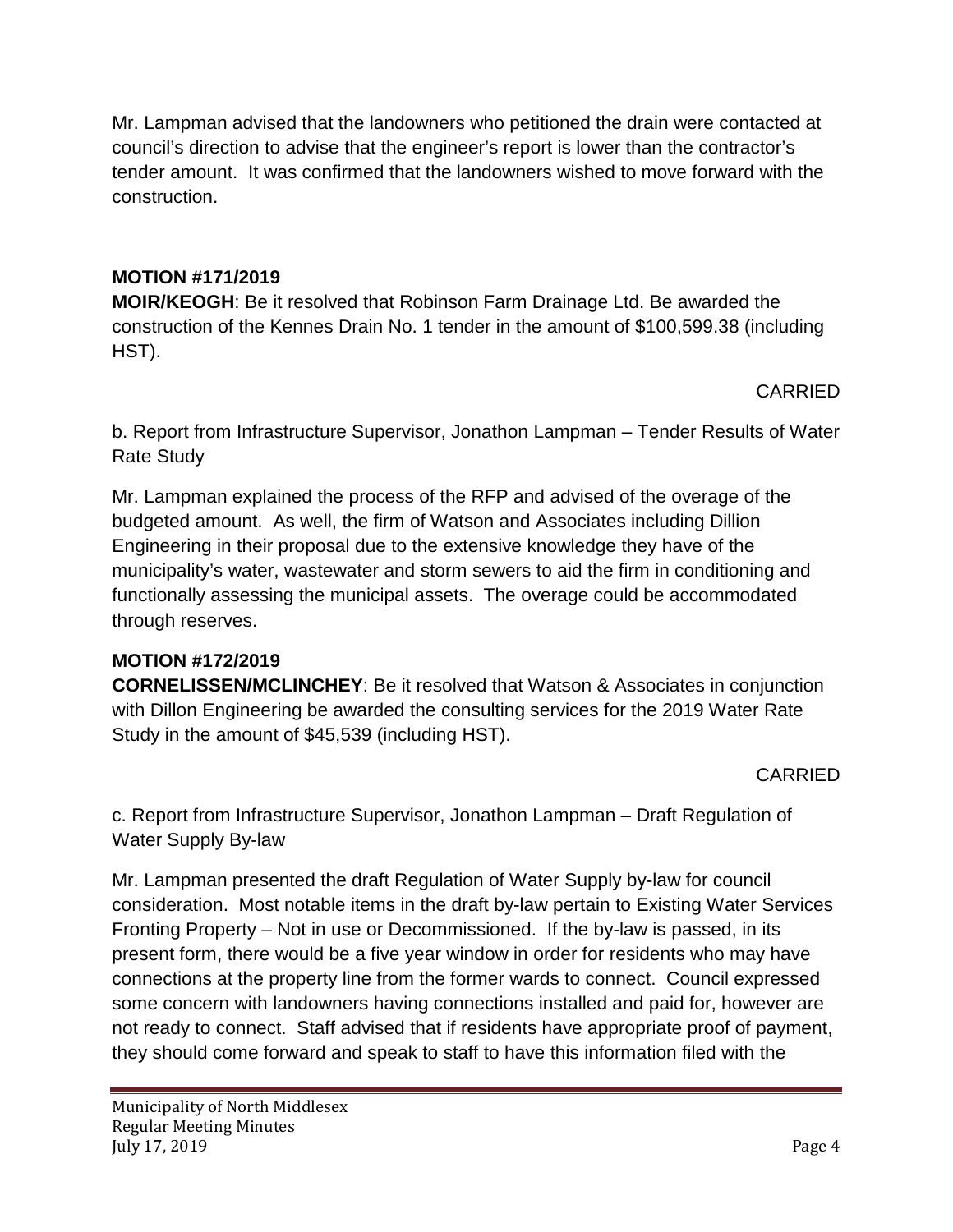municipality. The next step in the process would be a public notification period and a report come back to council following that time with any feedback and recommendation.

## **MOTION #173/2019**

**CORNELISSEN/MOIR**: Be it resolved that Council accept the Draft Regulation of Water Supply By-law (Water By-law) Report as presented; and

That Council direct staff to provide a 30 day public notice review period for the proposed Water By-law via local newspaper(s) and Municipal website.

CARRIED

d.Report from Interim Treasurer, Dani Johnston – Municipal Energy Conservation and Demand Management Plan

Ms. Johnston advised that the goal of this plan is to outline the strategies for implementing improvements to facilities and operations that reduce energy costs and have a positive effect on the environment.

### **MOTION # 174/2019**

**NICHOL/KEOGH**: Be it resolved that Council endorses the Municipal Energy Conservation and Demand Management Plan for 2020-2024.

### CARRIED

e. Report from Director of Economic Development & Community Services, Mike Barnier- Monthly Report

Mr. Barnier presented his report with highlights including current and ongoing initiatives within the department including SOMA Fancy Food Show, Community Improvement Plan (CIP) update, Municipal website project, status of the Façade Improvement Program and a vacant land inventory update.

A question from council related to the status of the Huron Shores Transit Committee in which Mr. Barnier responded that he will be included in the next meeting and will then provide council with an update.

# **MOTION # 175/2019**

**MCLINCHEY/NICHOL**: Be it resolved that Council receive and file the Economic Development and Community Services Monthly Operational Report for July 2019.

CARRIED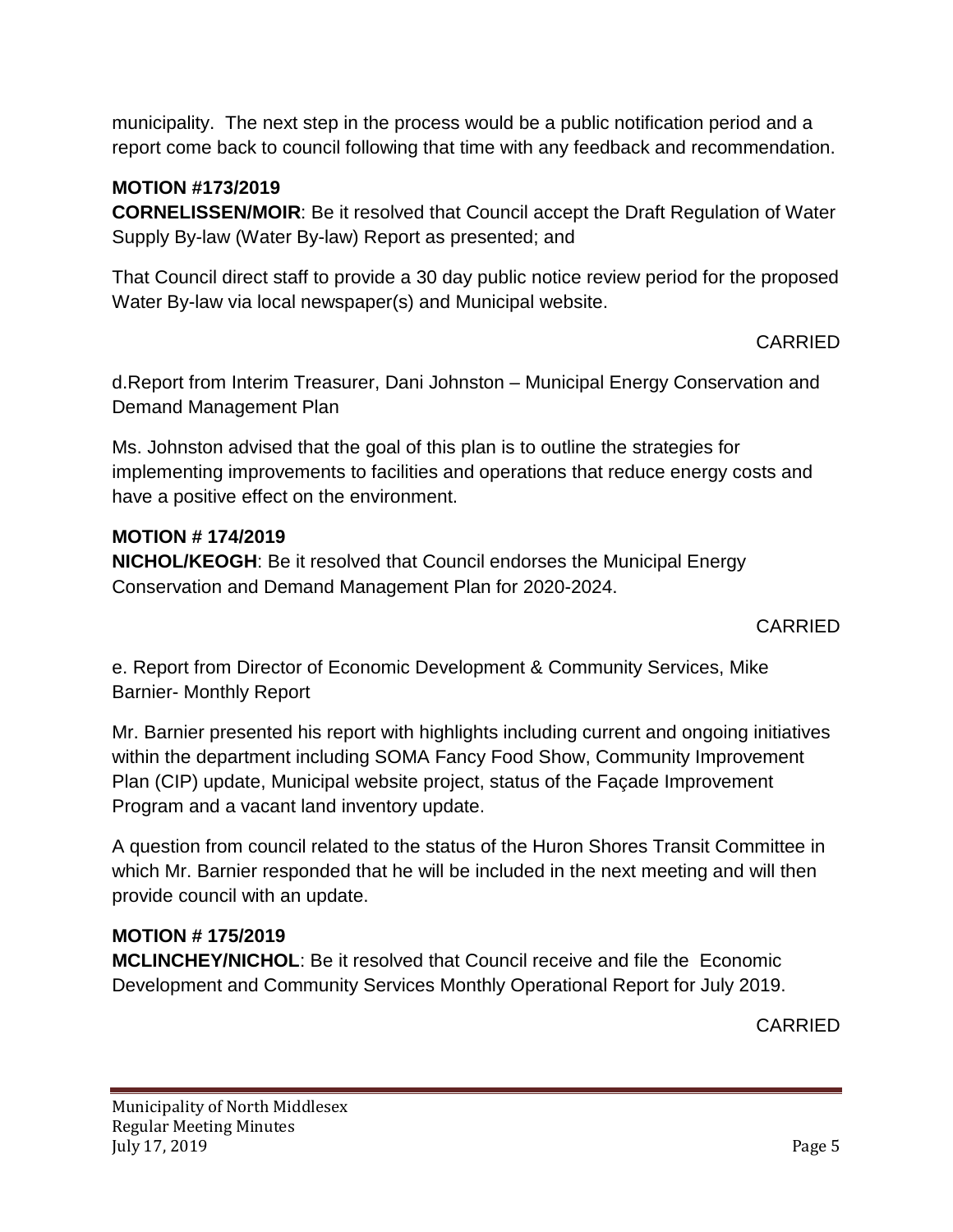f. Report from Manager of Rec & Facilities, Brandon Drew – Dehumidifier Tender **Results** 

### **MOTION #176/2019**

**MCLINCHEY/KEOGH**: be it resolved that Council direct staff to purchase a mechanical dehumidifier for the North Middlesex Arena and Fitness Centre from Black and McDonald for \$22,849.00 (excluding HST).

CARRIED

g. Report from Clerk, Jackie Tiedeman - 2nd Quarter Activity Report

### **MOTION #177/2019**

**NICHOL/KEOGH**: Be it resolved that the report entitled "Quarterly Administration Update" be received for information purposes.

CARRIED

h. Report from Clerk, Jackie Tiedeman - Recreation Trails Guidelines Document

As per the Integrated Accessibility Standards Regulation (IASR) all municipalities are required to consult the public, people with disabilities and their Accessibility Advisory Committee as it pertains to making recreational trails accessible. This guideline should be endorsed by the lower tier municipalities and being used when new or redevelopment of existing recreational trails are considered.

### **MOTION #178/2019**

**MOIR/NICHOL**: That Council accepts the report entitled "Recreation Trails Consultation Document and Guidelines" and

that these guidelines be adopted by the Municipality of North Middlesex.

#### CARRIED

i. Report from Chief Building Official, Vic Stellingwerff – Monthly Report on Building **Activity** 

#### **MOTION #179/2019**

**MOIR/KEOGH**: That Council receives the Building Activity Report from January –May, 2019 as information only.

CARRIED

### **7. PASSING OF ACCOUNTS**

Compilation of accounts from June 14 – July 10, 2019 in the amount of \$769,751.27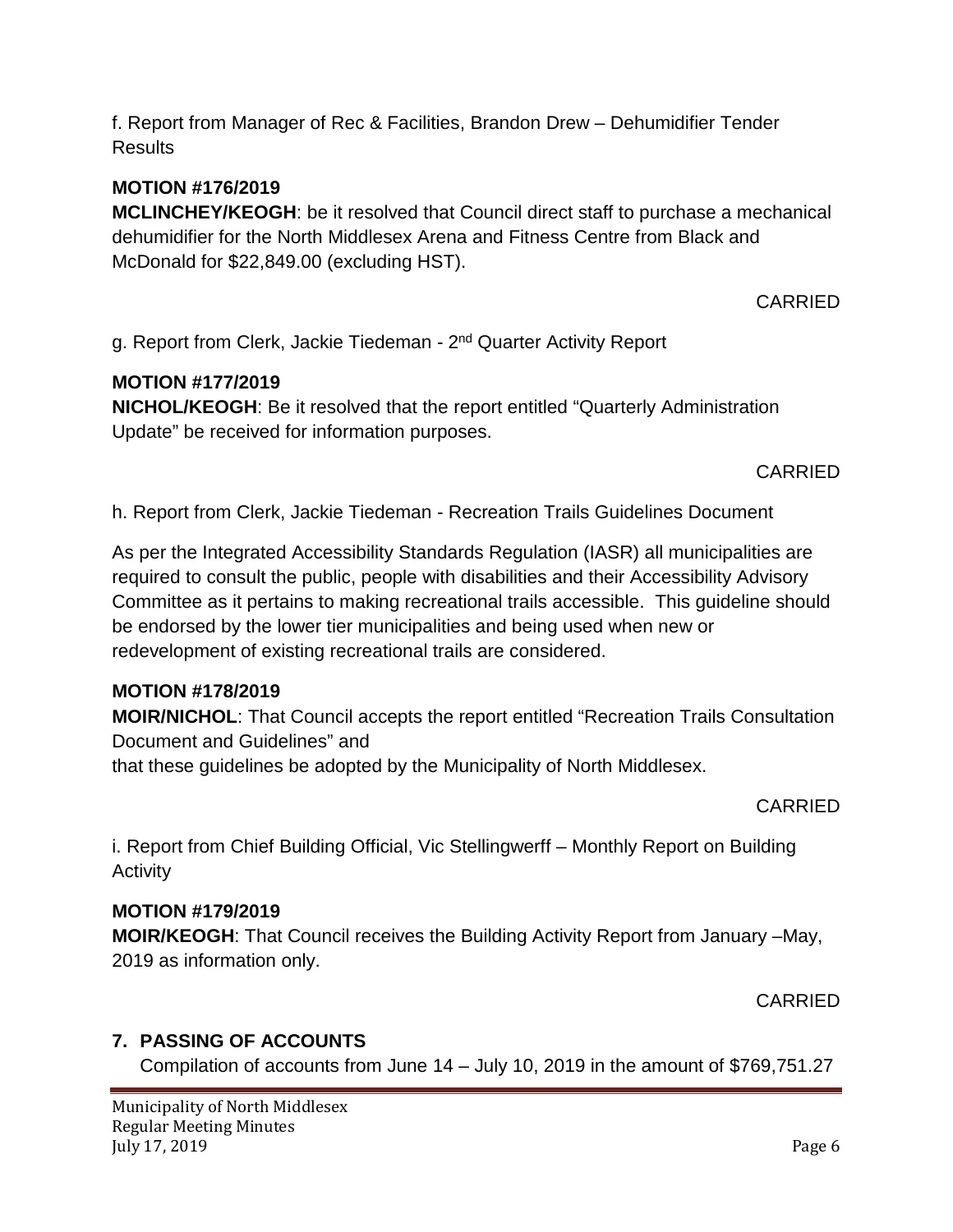# **MOTION # 180/2019**

**MCLINCHEY/KEOGH** : Be it resolved that the following Bills and Accounts be approved for payment in the amount of \$769,751.27 General Cheques \$446,110.42 Direct Deposit \$223,697.11 On-line/PAP \$99,549.69 Cemetery cheques \$299.73 Cemetery Online\$94.32

CARRIED

## **8. COMMITTEE REPORTS**

### a.Lake Huron Primary Water Supply Joint Mgmt Board (Cr. Hemming)

- b. ABCA (Deputy Mayor Cornelissen) June 20<sup>th</sup> agenda and past minutes
- c. BWRA (Cr. McLinchey)
- d. **EDAC** (Cr. Moir)
- e. LSAC (Cr. Nichol)
- f. Recreation Committee (Cr. Hemming)
- g. Water/Wastewater Committee (Cr. Moir)
- h. Policies Review Committee (Cr. Nichol)
- i.Fire Committee (Cr.Keogh)
- j. OCWA Client Advisory Board (Jonathon Graham)

#### **9. CORRESPONDENCE**

City of St. Catharines – motion support – Free menstrual products at city facilities (action: receive and file)

MMAH – Government Action Plan on More Homes, More Choice Bill 108 (action: receive and file)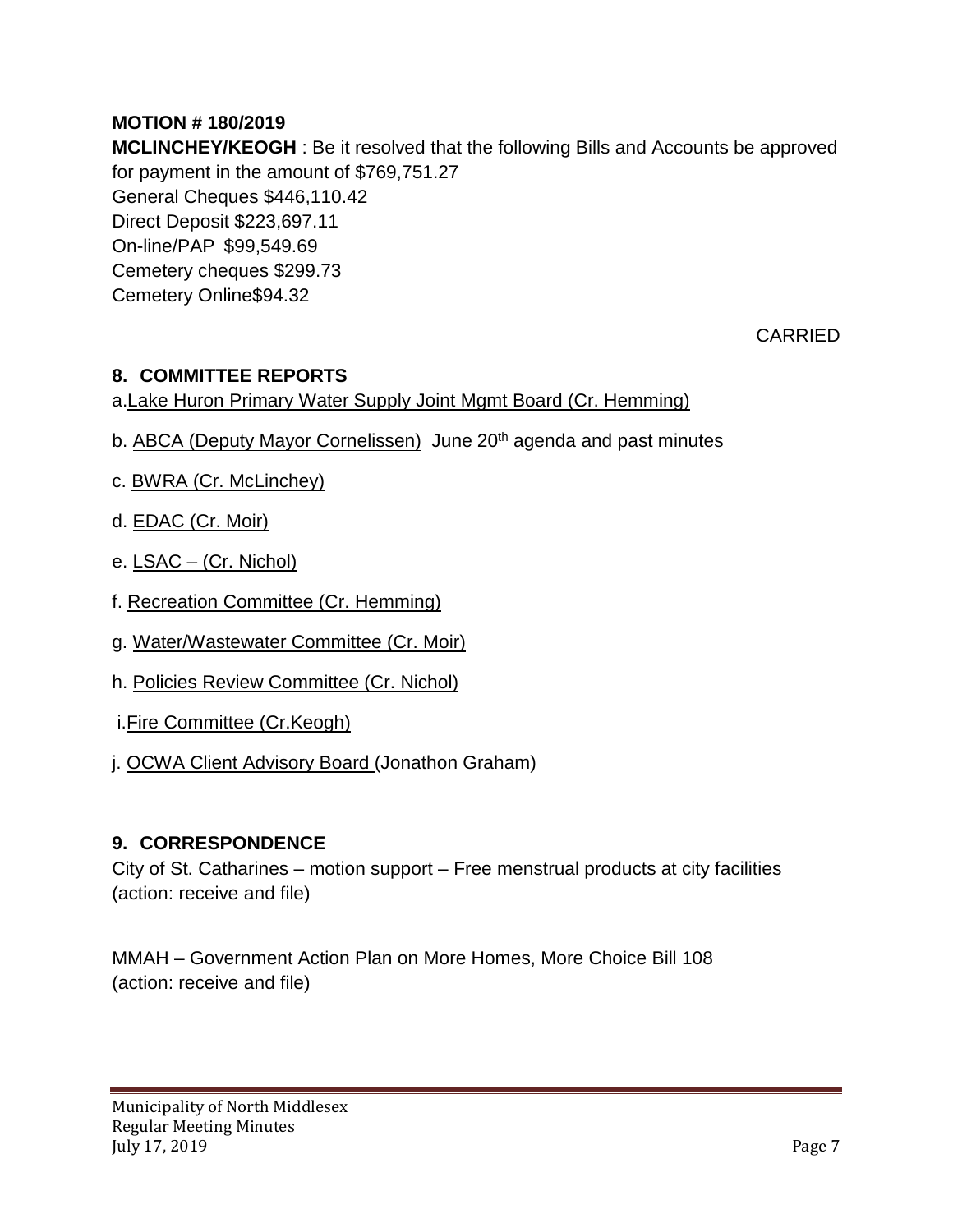City of Oakville – motion support – Traffic Calming and Speed Limit Review (action: receive and file)

City of Fort Erie – motion support – Request for government to provide information with Issuance of Cannabis Licenses

Cr. Moir moved a motion to support but failed due to lack of seconder (action: receive and file)

City of Brantford – motion support – Endorsement of LUMCO resolution regarding retail cannabis stores (action: receive and file)

Township of Warwick – motion support – Enforcement for Safety on Family Farms

### **MOTION #181/2019**

**MOIR/NICHOL**: Be it resolved that the Council of the Municipality of North Middlesex hereby endorses the following resolution from the Township of Warwick regarding Enforcement for Safety on Family Farms as follows:

"*Whereas agriculture is the second largest industry in Ontario, contributing \$13.7 billion annually to Ontario's GDP and is essential for putting food on the tables of millions of people here and around the world;*

*And whereas in recent months there has been a steady increase in harassment of farmers and livestock transporters by activists opposed to animal agriculture and the consumption of animals;*

*And where the protests have become blatantly illegal in nature with extremist groups trespassing onto private property, unlawfully entering into building and removing animals without fear of prosecution and even promoting and publishing their crimes on social media;*

*And whereas maintaining proper biosecurity is essential to ensure the health and well being of the animals cared for on these agricultural operations;*

*And whereas the recent attacks on farmers homes and businesses have resulted in no criminal charges laid, leaving farmers feeling unprotected by the Ontario legal system and afraid for the welfare of themselves, their families their employees and the animals they care for;*

*Now therefore be it resolved that the Council for the Corporation of the Township of Warwick requests that Hon. Doug Downey work with his fellow MPP's and agricultural leaders to find a better way forward to ensure stronger enforcement of existing laws or*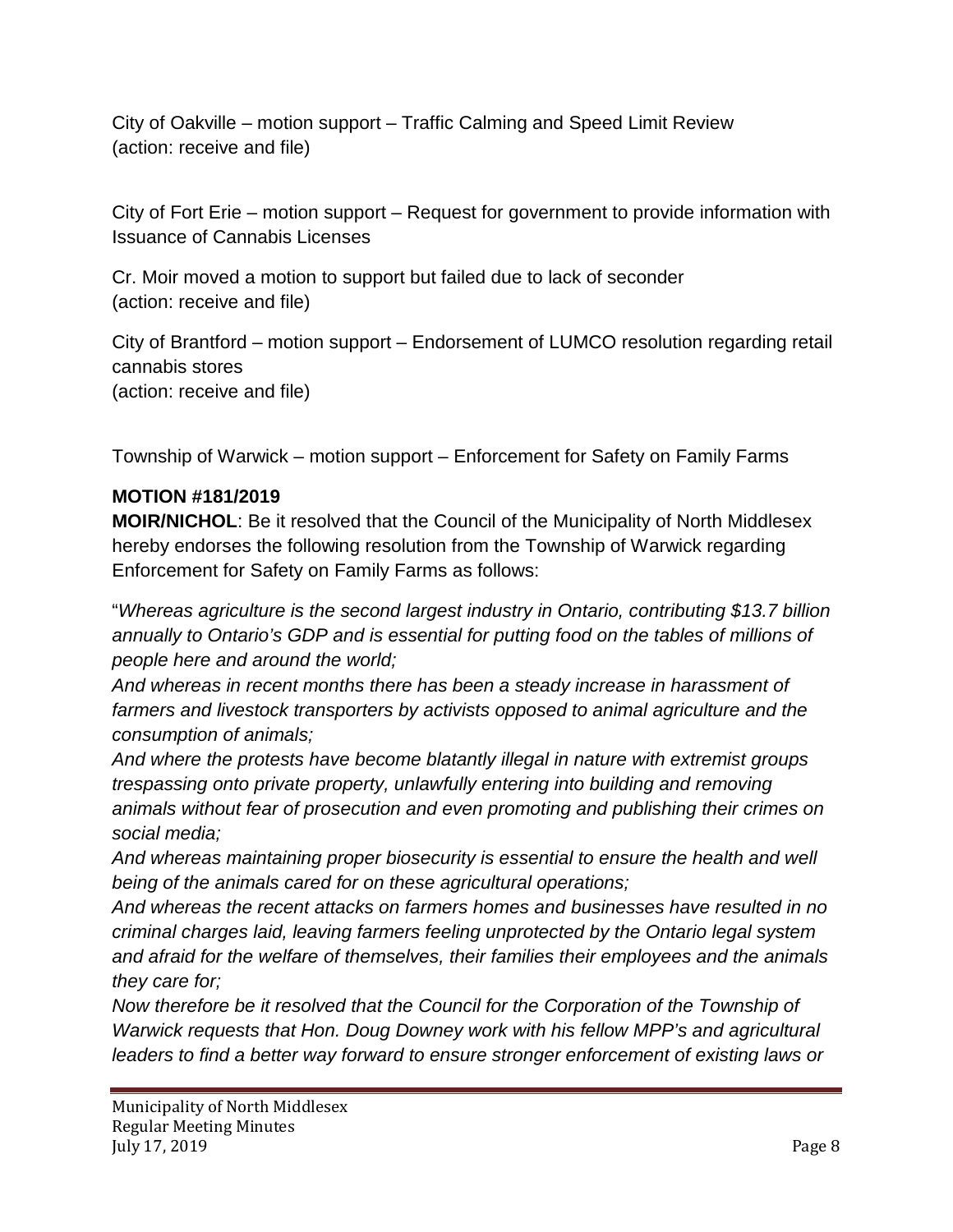*new legislation to ensure the safety of Ontario's farm families, employees and animals; and be it further resolved that this motion be circulated to Hon. Doug Downey Ministry of the Attorney General, Hon., Doug Ford, Premier of Ontario, Hon. Sylvia Jones, Solicitor General and Hon. Ernie Hardeman, Minister of Agriculture, Food and Rural Affairs and all Municipalities in the Province of Ontario, AMO and ROMA*"

CARRIED

Thank you from Parkhill Community Garden for Vibrancy Funds and other support (action: receive and file)

# **10.OTHER OR URGENT BUSINESS**

a.Minor Housekeeping amendment to By-law #40 of 2019 (Tax Rate By-law) Clerk Jackie Tiedeman

### **MOTION #182/2019**

**NICHOL/MCLINCHEY**: That By-law #40 of 2019 (Section 6 dates) be amended accordingly.

CARRIED

## **11.COMMUNICATIONS** (including County Council)

Deputy Mayor Cornelissen advised that there was no report affecting North Middlesex.

## **12.CLOSED MEETING (UNDER SECTION 239 OF THE** *MUNICIPAL ACT)*

#### **MOTION #183/2019**

**MCLINCHEY/CORNELISSEN:** That the Regular Meeting adjourn to Closed Meeting at 8:26 p.m. under the following exemption:

a.Proposed or pending acquisition or disposition of land by the Municipality – Water Tower Update

b.Approval of past minutes: May 9, 22 and June 5, 2019

CARRIED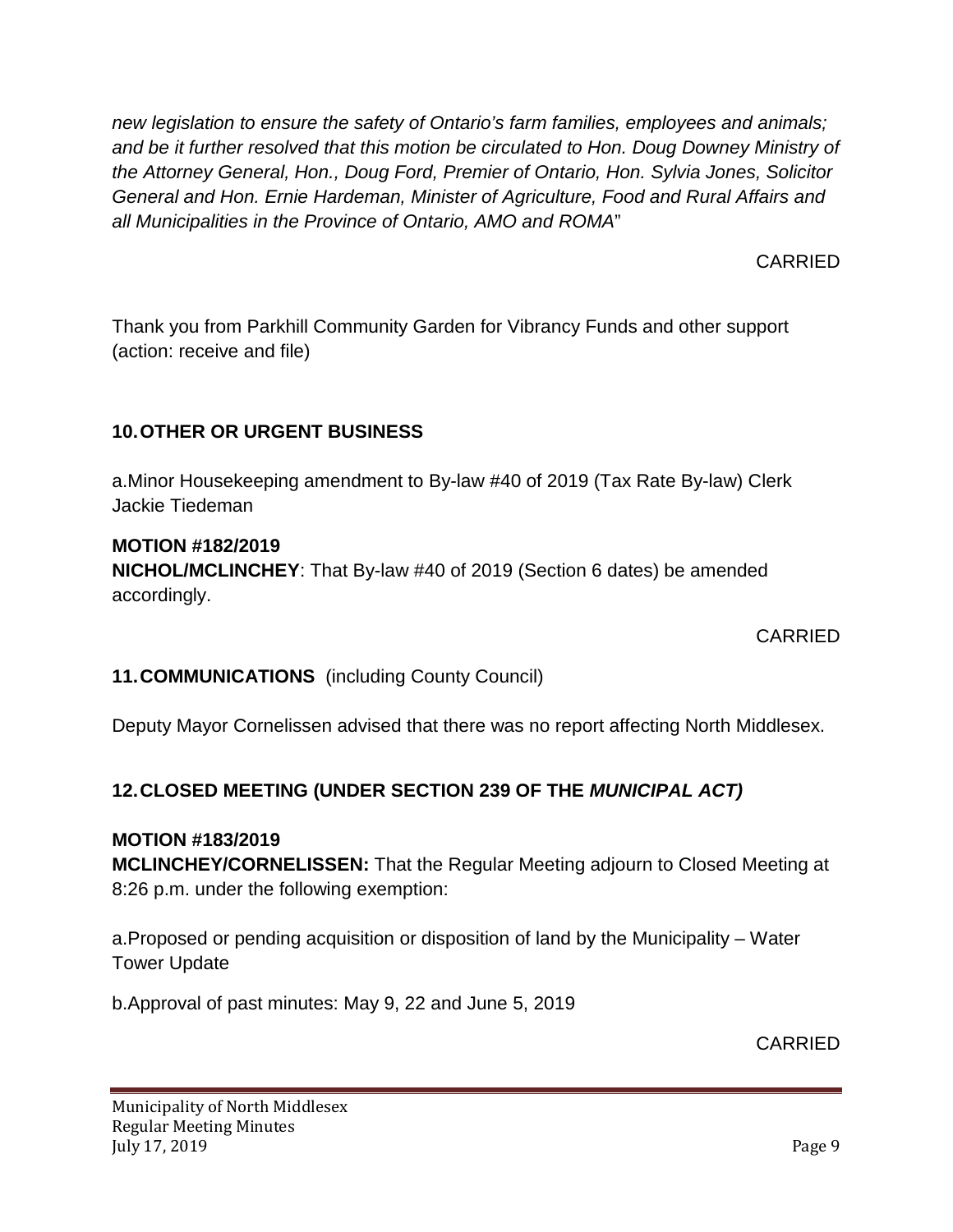### **13.CONSIDERATION OF MATTERS ARISING FROM CLOSED MEETING MOTION #184/2019**

**KEOGH/MOIR:** That Closed Meeting adjourn and return to Regular Meeting at 9:04 p.m. without recommendations.

CARRIED

### **14.READING OF BY-LAWS**

By-law #43 of 2019 – ZBA 1990 Parkhill Dr By-law #44 of 2019 – ZBA 1733 Mark Settlement Dr By-law #45 of 2019 – Authorize agreement with Brock Rondeau 4378 McGillivray Drive By-law #46 of 2019 – Placeholder for future by-law By-law #47 of 2019 – Kennes Drain No.2 By-law #48 of 2019 – Confirming

Due to the disclosure of interest filed by Deputy Mayor Cornelissen pertaining to By-law #44 of 2019 – this by-law was considered without participation from the Deputy Mayor.

### **MOTION #185/2019**

**NICHOL/KEOGH:** That By-law #44 of 2019 be read first and second time.

### CARRIED

### **MOTION #186/2019**

**NICHOL/MCLINCHEY:** That By-law #44 of 2019 be read a third and final time.

CARRIED

#### **MOTION #187/2019**

**MOIR/MCLINCHEY:** That By-laws 43, 45,47, 48 of 2019 be read a first and second time.

CARRIED

### **MOTION #188/2019**

**CORNELISSEN/MOIR**: That By-laws 43,45 and 48 of 2019 be read a third and final time.

CARRIED